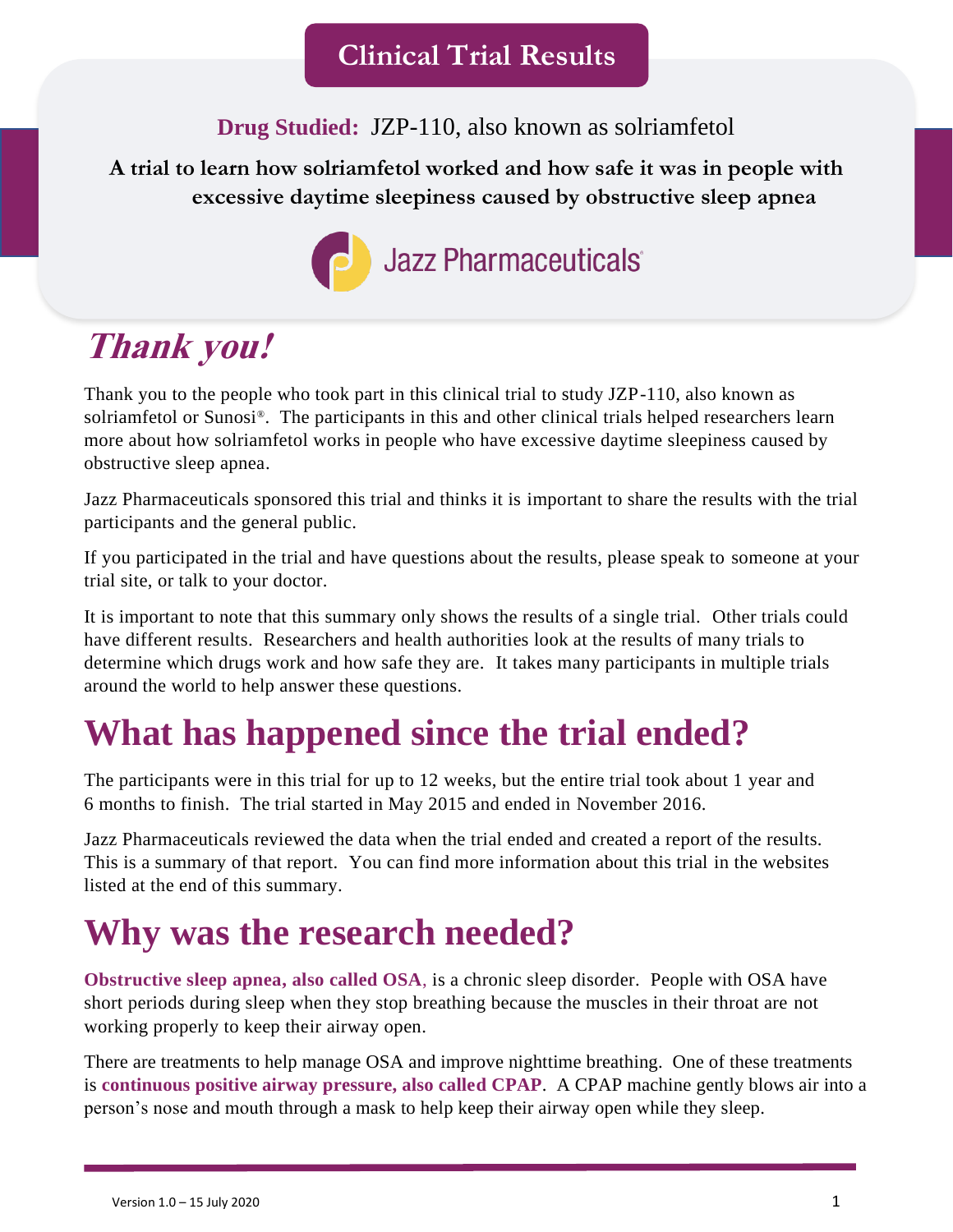Even with treatment, people with OSA often feel like they have not gotten a good night's sleep. One of the symptoms of OSA is feeling very sleepy during the day, a condition known as **excessive daytime sleepiness**.

Excessive daytime sleepiness can cause people with OSA to fall asleep when they are supposed to be awake. It can also make it difficult for them to do many of the things they need to do every day.

Solriamfetol is a drug that is thought to affect 2 chemicals in the brain that help keep people awake during the day. Solriamfetol was not designed or studied as a treatment for the causes of OSA. But researchers studied it as a possible treatment for excessive daytime sleepiness caused by OSA.

### **The main questions the researchers wanted to answer in this trial were:**

- Did solriamfetol help the participants stay awake during the day?
- Did solriamfetol help the participants feel less sleepy during the day?
- What medical problems did the participants have during the trial?

## **Who took part in the trial?**

To answer these questions, the researchers asked for the help of men and women with excessive daytime sleepiness caused by OSA.

There were 174 participants in this trial from 34 trial sites in the United States, Finland, Sweden, Germany, and France. There were 107 men and 67 women. Everyone in this trial was 24 to 74 years old when they joined.

# **What kind of trial was this?**

This was a Phase 3 trial. In a Phase 3 trial, a drug is usually tested in a large number of participants with a specific disease or condition. Drugs tested in Phase 3 trials have already been studied in smaller trials. Phase 3 trial participants help researchers learn more about how a drug works and how safe it is.

The participants in this trial took one of the following treatments every morning:

- Solriamfetol 75 milligrams
- Solriamfetol 150 milligrams
- Solriamfetol 300 milligrams
- A **placebo**

A placebo looks like the trial drug but does not have any real medicine in it. When participants take a placebo, they follow the same steps in a trial as someone who takes the trial medicine. The only difference is whether or not the participant gets the trial drug. This helps researchers better understand the actual effects of the drug.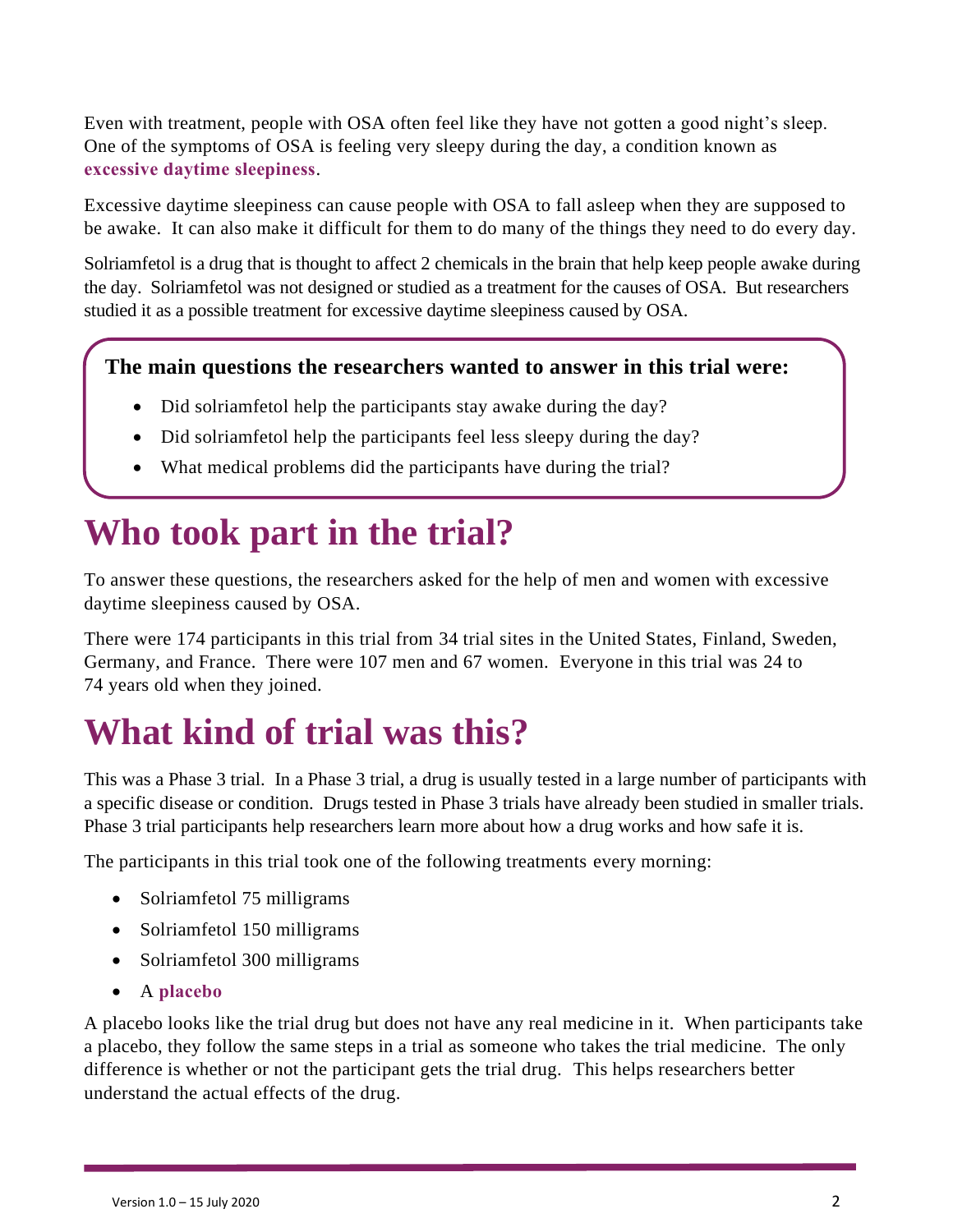# **What happened during the trial?**

### **Before treatment started**, people who wanted to join the trial had 2 visits at the trial site.

At the first visit, the trial doctors made sure that everyone who joined the trial had OSA and excessive daytime sleepiness that could not be explained by other common causes, such as too little sleep at night, a work schedule that interfered with regular nighttime sleep, or a medical problem besides OSA. They also made sure the participants were using or had at least tried to use a treatment for OSA such as CPAP. They gave the participants a full check-up to make sure they were healthy enough to join the trial.

At the second visit, people who wanted to join the trial spent the night at the trial site to complete an **overnight sleep study.** During overnight sleep studies, the trial doctors measured each person's nighttime sleep and daytime sleepiness.

**During treatment**, the participants took their assigned treatment every morning for up to 6 weeks.

**For the first 2 weeks**, the participants worked with the trial doctors to adjust their dose of solriamfetol. All of the participants started treatment with solriamfetol 75 milligrams each day. The trial doctors increased the dose every 3 days – first to 150 milligrams a day and then to 300 milligrams a day – if they thought a higher dose might help participants better control their excessive daytime sleepiness.

The trial doctors might not have increased the dose if they thought a participant would have more medical problems with a higher dose.

They might have decreased the dose – from 300 milligrams to 150 milligrams or from 150 milligrams to 75 milligrams – if they thought a participant would have fewer medical problems with a lower dose.

#### **At the end of these 2 weeks, 157 out of 174 participants moved on to the next part of the trial:**

**23 participants were taking solriamfetol 75 milligrams**

**50 participants were taking solriamfetol 150 milligrams**

**84 participants were taking solriamfetol 300 milligrams**

**For the next 2 weeks**, all of the participants took the same dose of solriamfetol every morning. The dose they took was the dose they were taking at the end of the first 2 weeks.

Participants who had measurable improvement in their daytime sleepiness during the first 4 weeks of treatment could move on to the next part of the trial.

**Of the 157 participants who started this part of the trial, 124 participants moved on to the next part of the trial.**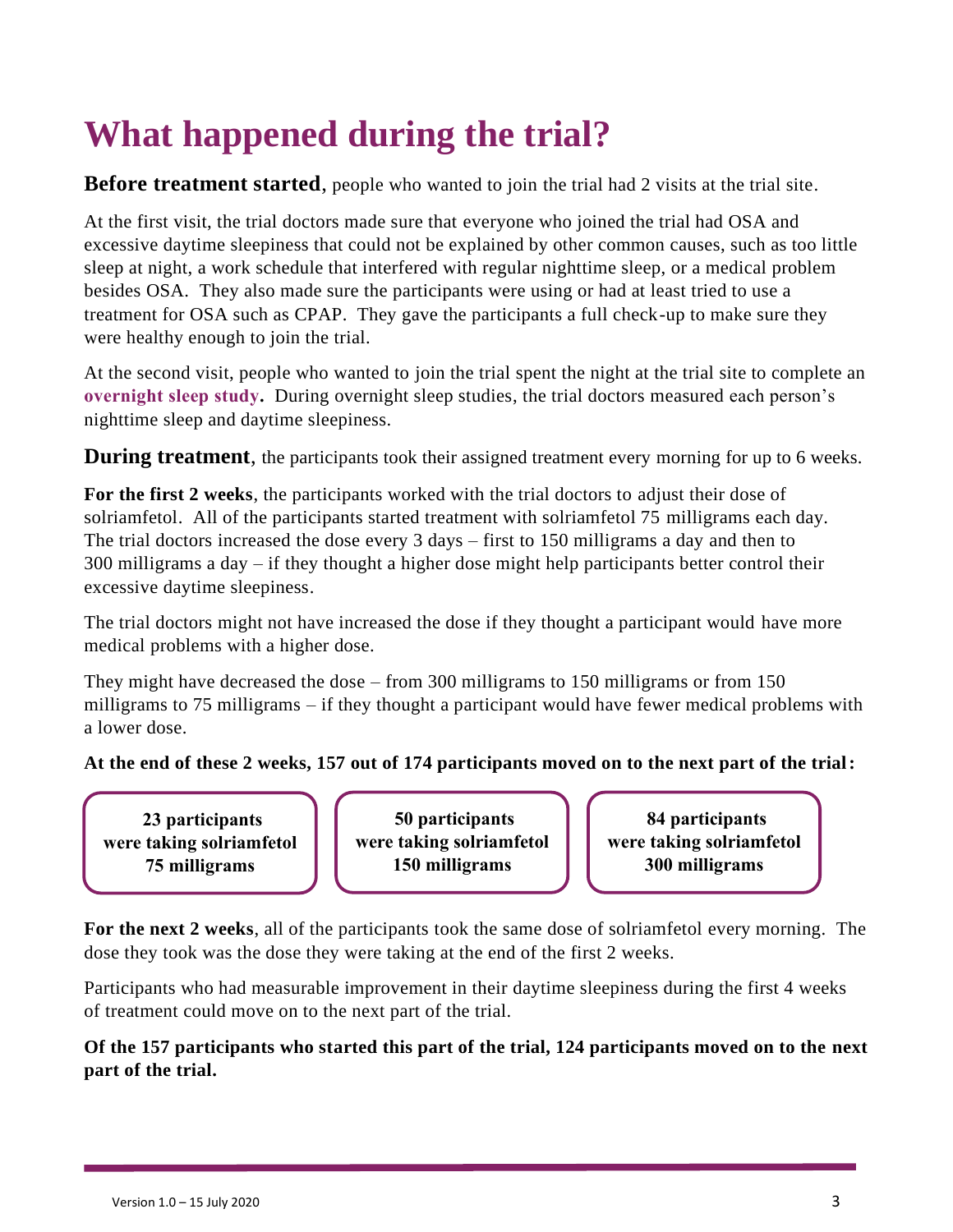#### **For the last 2 weeks**:

#### **62 participants kept taking solriamfetol 62 participants took a placebo**

 9 participants took 75 milligrams 26 participants took 150 milligrams 27 participants took 300 milligrams

During this part of the trial, none of the participants, doctors, or other staff knew which participants kept taking solriamfetol and which switched over to a placebo. The researchers used a computer program to randomly choose whether a participant would keep taking solriamfetol or switch over to a placebo. Some trials are done this way because knowing what treatment each participant is taking can affect the results. When the trial ended, the sponsor found out which treatment each participant took during these 2 weeks so they could report the results.

#### **The figure below shows all 3 steps of treatment during the trial.**



**At trial site visits,** the participants:

- Told the trial staff how they were feeling and what medications they were taking
- Completed questionnaires
- Gave blood and urine samples

The trial staff checked the participants' health at each visit.

**At the end of the trial,** the participants were invited to join another clinical trial of solriamfetol. If they decided not to join, they had 1 more trial site visit 2 weeks after the last dose of their trial treatment.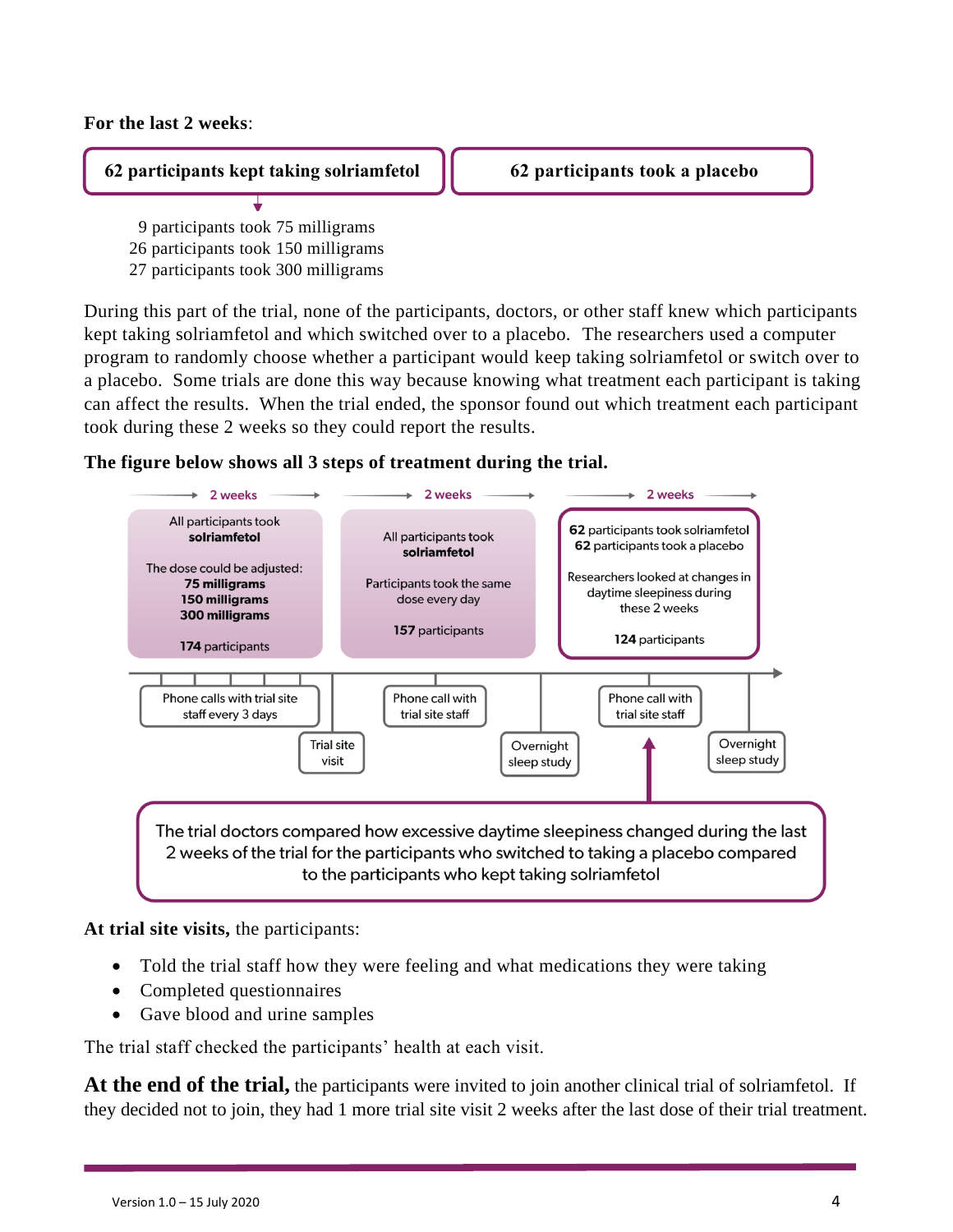# **What were the results of the trial?**

This is a summary of the overall results of the trial. Results for each participant may have been different and are not in this summary. You can find more information about this trial – including other questions the researchers wanted to answer – in the websites listed at the end of this summary.

Researchers look at the results of many trials to decide which treatments work best and are safest. Other trials could have different results.

### **Did solriamfetol help the participants stay awake during the day?**

To answer this question, the trial doctors looked at how long the participants were able to stay awake during the **Maintenance of Wakefulness Test (MWT)**, which measures a person's ability to stay awake during the day in a dark and quiet room. The amount of time a person can stay awake is called the **MWT sleep latency**.

On the day after overnight sleep study visits, the trial doctors measured the participants' MWT sleep latency from 1 to 9 hours after they took their assigned treatment in the morning. They looked at how MWT sleep latency changed during the 2-week period when some participants kept taking solriamfetol each morning, while others switched over to taking a placebo.

From the beginning to the end of that 2-week period, the average MWT sleep latency decreased less for the participants who kept taking solriamfetol than for the participants who switched over to taking a placebo. This means that, on average, the participants who took solriamfetol were able to stay awake longer than the participants who took a placebo.



### **Change in Maintenance of Wakefulness Test (MWT) sleep latency**

The average amount of time that participants could stay awake during the MWT dropped more for the participants who switched over to taking a placebo than for the participants who kept taking solriamfetol.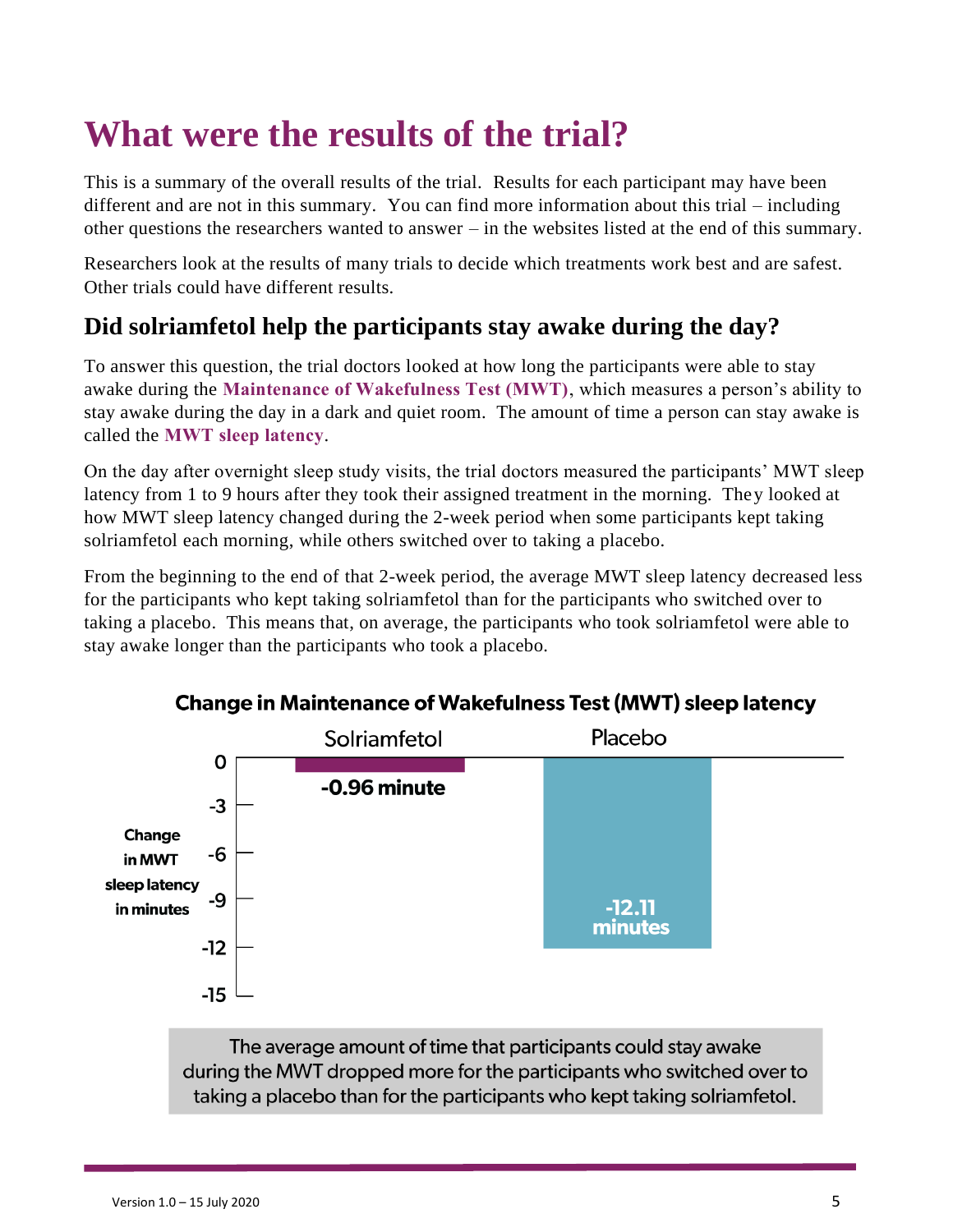### **Did solriamfetol help the participants feel less sleepy during the day?**

To answer this question, the trial doctors looked at how the participants responded to a questionnaire called the **Epworth Sleepiness Scale**. This questionnaire asked the participants to rate how likely they were to fall asleep in different situations. Higher scores mean more daytime sleepiness.

The trial doctors looked at how Epworth Sleepiness Scale scores changed during the 2-week period when some participants kept taking solriamfetol each morning, while others switched over to taking a placebo.

From the beginning to the end of that 2-week period, the average score decreased by -0.1 point in the participants who kept taking solriamfetol. The average score increased by 4.5 points in the participants who switched over to taking a placebo. This means that, on average, daytime sleepiness did not increase for the participants who took solriamfetol but did increase for the participants who took a placebo.



#### **Change in Epworth Sleepiness Scale scores**

An increase in Epworth Sleepiness Scale score means more daytime sleepiness.

### **What were the other results of the trial?**

The participants also completed a questionnaire that asked them to rate how they thought their overall condition had changed during the 2-week period when some participants kept taking solriamfetol, while other participants switched over to taking a placebo. The researchers looked at questionnaire responses from 122 of the 124 participants who took part in this part of the trial.

More participants who switched over to taking a placebo each morning said their condition had worsened during these 2 weeks compared with the participants who kept taking solriamfetol:

- 12 of 60 participants (20%) who kept taking solriamfetol reported worsening
- 31 of 62 participants (50%) who switched over to taking a placebo reported worsening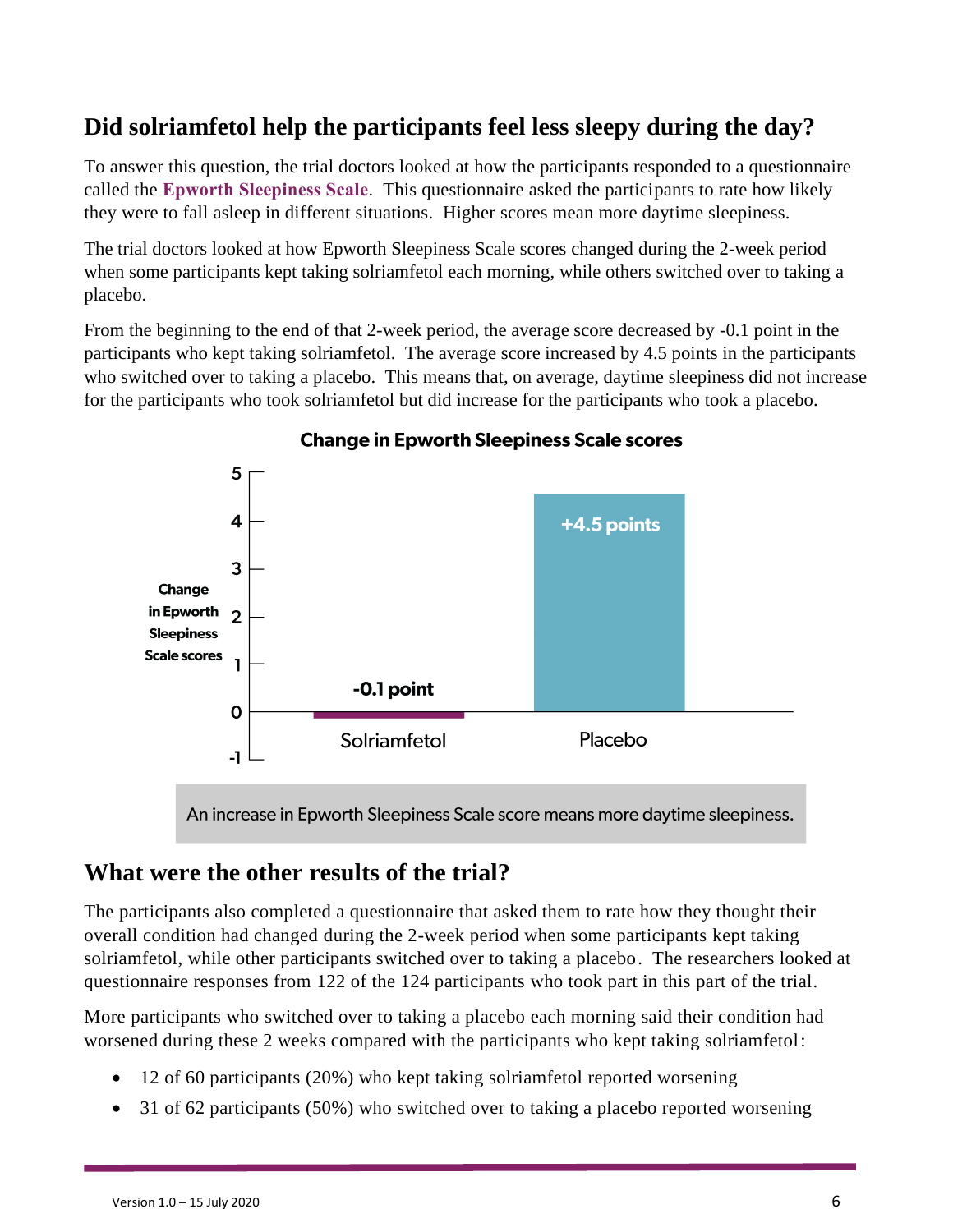# **What medical problems did the participants have during the trial?**

This section is a summary of the medical problems the participants had during treatment. These medical problems are called **adverse events**. An adverse event is considered "serious" when it is life threatening, causes lasting problems, or requires hospital care.

A lot of research is needed to know whether a treatment causes a medical problem. So, when new drugs are being studied, researchers keep track of all of the medical problems that participants have during a trial.

The websites listed at the end of this summary may have more information about the medical problems that happened in this trial.

> During this trial, the treatment a participant took could change over time. This is because the dose of solriamfetol could be adjusted during the first 2 weeks, and because some participants switched over to taking a placebo during the last 2 weeks.

- All 174 participants took solriamfetol 75 milligrams at some point during the trial. The average amount of time that participants took this dose was 8 days.
- 162 of 174 participants (93%) took solriamfetol 150 milligrams at some point during the trial. The average amount of time that these participants took this dose was 12 days.
- 132 of 174 participants (76%) took solriamfetol 300 milligrams at some point during the trial. The average amount of time that these participants took this dose was 20 days.
- 62 of 174 participants (36%) took a placebo during the last 2 weeks of the trial.

When a participant had an adverse event, the trial doctors recorded whether the participant was taking solriamfetol or a placebo when the adverse event happened.

If they were taking solriamfetol, the doctors recorded the dose they were taking when the adverse event happened.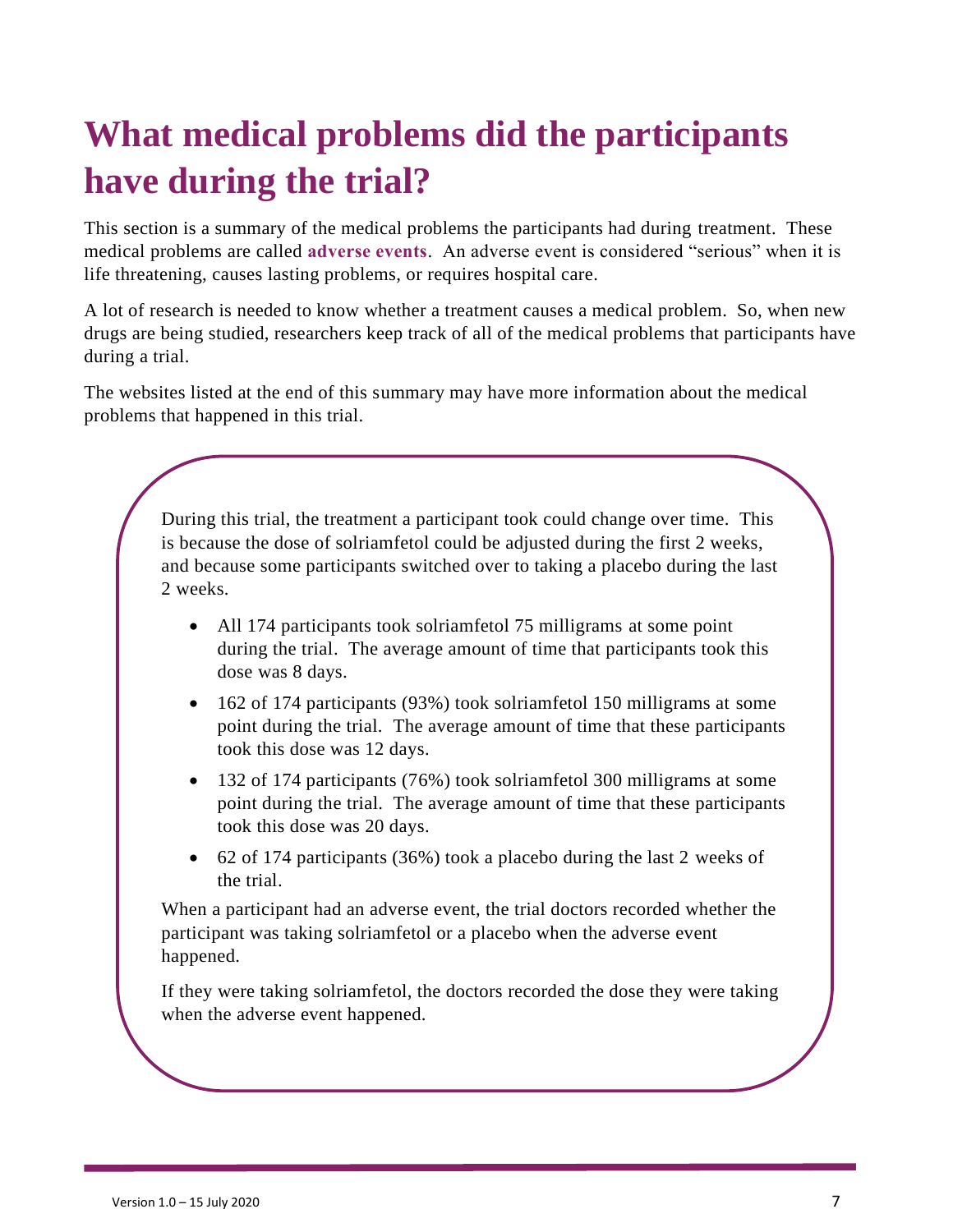### **How many participants had serious adverse events?**

None of the participants in this trial had a serious adverse event.

None of the participants died during the trial.

### **How many participants had any adverse events?**

The table below shows how many participants had an adverse event while taking each dose of solriamfetol or a placebo. It also shows how many participants stopped taking their trial treatment because of an adverse event.

|                                                                                  | <b>Solriamfetol</b><br>75 milligrams<br>(Out of $174$ )<br>participants) | <b>Solriamfetol</b><br>150 milligrams<br>(Out of $162$ )<br>participants) | <b>Solriamfetol</b><br>300 milligrams<br>(Out of $132$ )<br>participants) | <b>Placebo</b><br>(Out of $62$<br>participants) |  |  |  |
|----------------------------------------------------------------------------------|--------------------------------------------------------------------------|---------------------------------------------------------------------------|---------------------------------------------------------------------------|-------------------------------------------------|--|--|--|
| How many participants had at least 1 adverse event while taking this treatment?  |                                                                          |                                                                           |                                                                           |                                                 |  |  |  |
|                                                                                  | 33 participants<br>$(19.0\%)$                                            | 45 participants<br>$(27.8\%)$                                             | 56 participants<br>$(42.4\%)$                                             | 6 participants<br>$(9.7\%)$                     |  |  |  |
| How many participants stopped taking this treatment because of an adverse event? |                                                                          |                                                                           |                                                                           |                                                 |  |  |  |
|                                                                                  | 1 participant<br>$(0.6\%)$                                               | 4 participants<br>$(2.5\%)$                                               | 3 participants<br>$(2.3\%)$                                               | 0 participants                                  |  |  |  |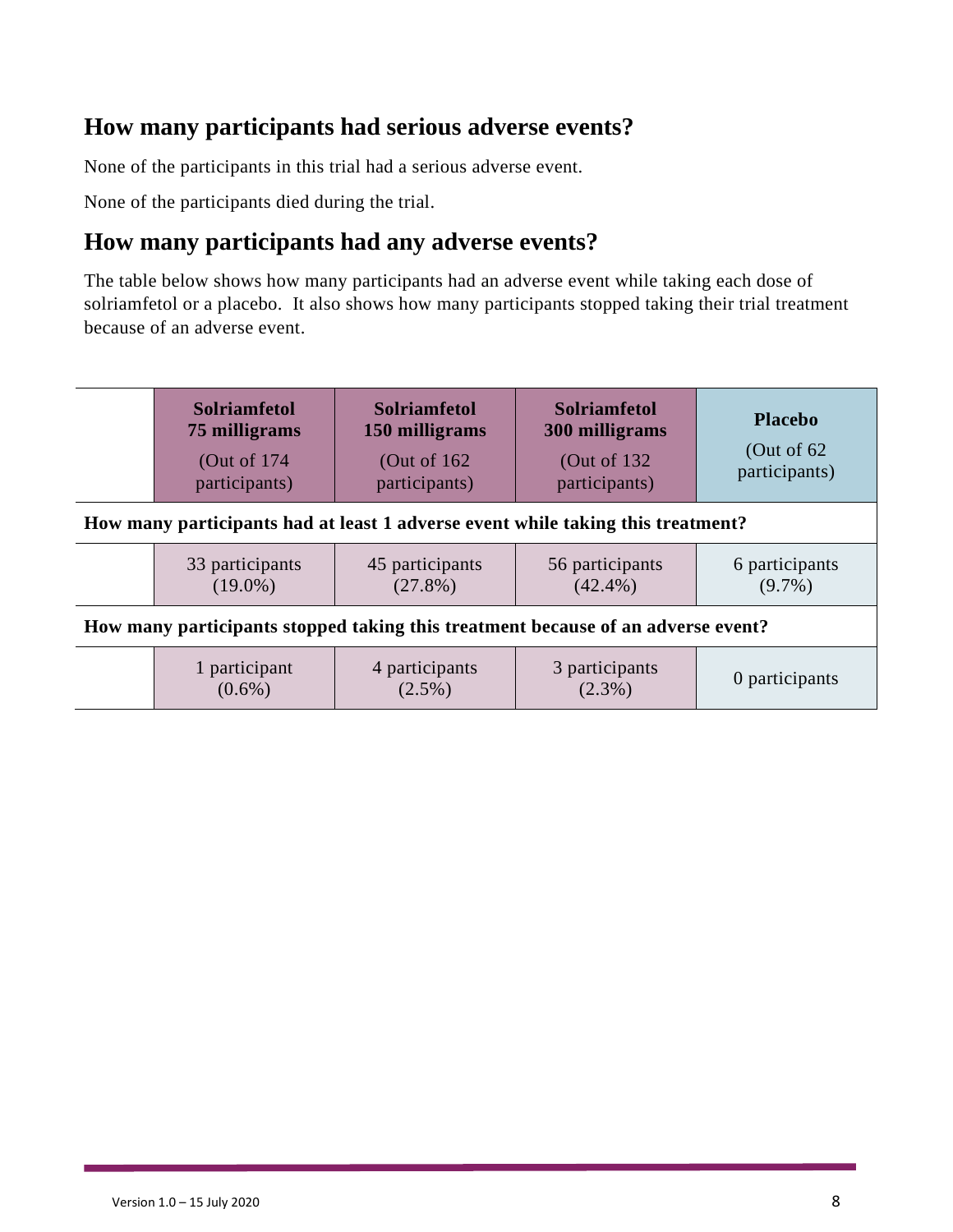### **What adverse events did the participants have?**

The table below shows the adverse events that happened in at least 5% of the participants. There were other adverse events, but they happened in fewer participants.

|                                                    | <b>Solriamfetol</b><br>75 milligrams<br>(Out of 174)<br>participants) | <b>Solriamfetol</b><br>150 milligrams<br>(Out of $162$<br>participants) | <b>Solriamfetol</b><br>300 milligrams<br>(Out of 132)<br>participants) | <b>Placebo</b><br>(Out of $62$<br>participants) |
|----------------------------------------------------|-----------------------------------------------------------------------|-------------------------------------------------------------------------|------------------------------------------------------------------------|-------------------------------------------------|
| Headache                                           | 7 participants<br>$(4.0\%)$                                           | 7 participants<br>$(4.3\%)$                                             | 9 participants<br>$(6.8\%)$                                            | 0 participants                                  |
| <b>Dizziness</b>                                   | 3 participants<br>$(1.7\%)$                                           | 4 participants<br>$(2.5\%)$                                             | 7 participants<br>$(5.3\%)$                                            | 0 participants                                  |
| Dry mouth                                          | 1 participant<br>$(0.6\%)$                                            | 4 participants<br>$(2.5\%)$                                             | 8 participants<br>$(6.1\%)$                                            | 0 participants                                  |
| <b>Nausea</b>                                      | 2 participants<br>$(1.1\%)$                                           | 5 participants<br>$(3.1\%)$                                             | 7 participants<br>$(5.3\%)$                                            | 0 participants                                  |
| <b>Trouble falling asleep</b><br>or staying asleep | 2 participants<br>$(1.1\%)$                                           | 5 participants<br>$(3.1\%)$                                             | 4 participants<br>$(3.0\%)$                                            | 0 participants                                  |
| A fast, strong, or<br>irregular heartbeat          | 3 participants<br>$(1.7\%)$                                           | 1 participant<br>$(0.6\%)$                                              | 5 participants<br>$(3.8\%)$                                            | 0 participants                                  |

### **The most common adverse events in this trial**

# **How has this trial helped?**

The results of this trial helped the researchers learn more about how solriamfetol works in people with excessive daytime sleepiness caused by OSA. Clinical trials like this are important to help researchers understand which treatments work best and are safest for patients.

Researchers and health authorities look at the results of many trials to understand how a drug works. This summary only shows the main results from this trial. Other trials might provide different results. If you have questions about these results, please speak with the doctor or staff at your trial site, or talk to your doctor.

Clinical trials with solriamfetol are ongoing, and more trials are planned.